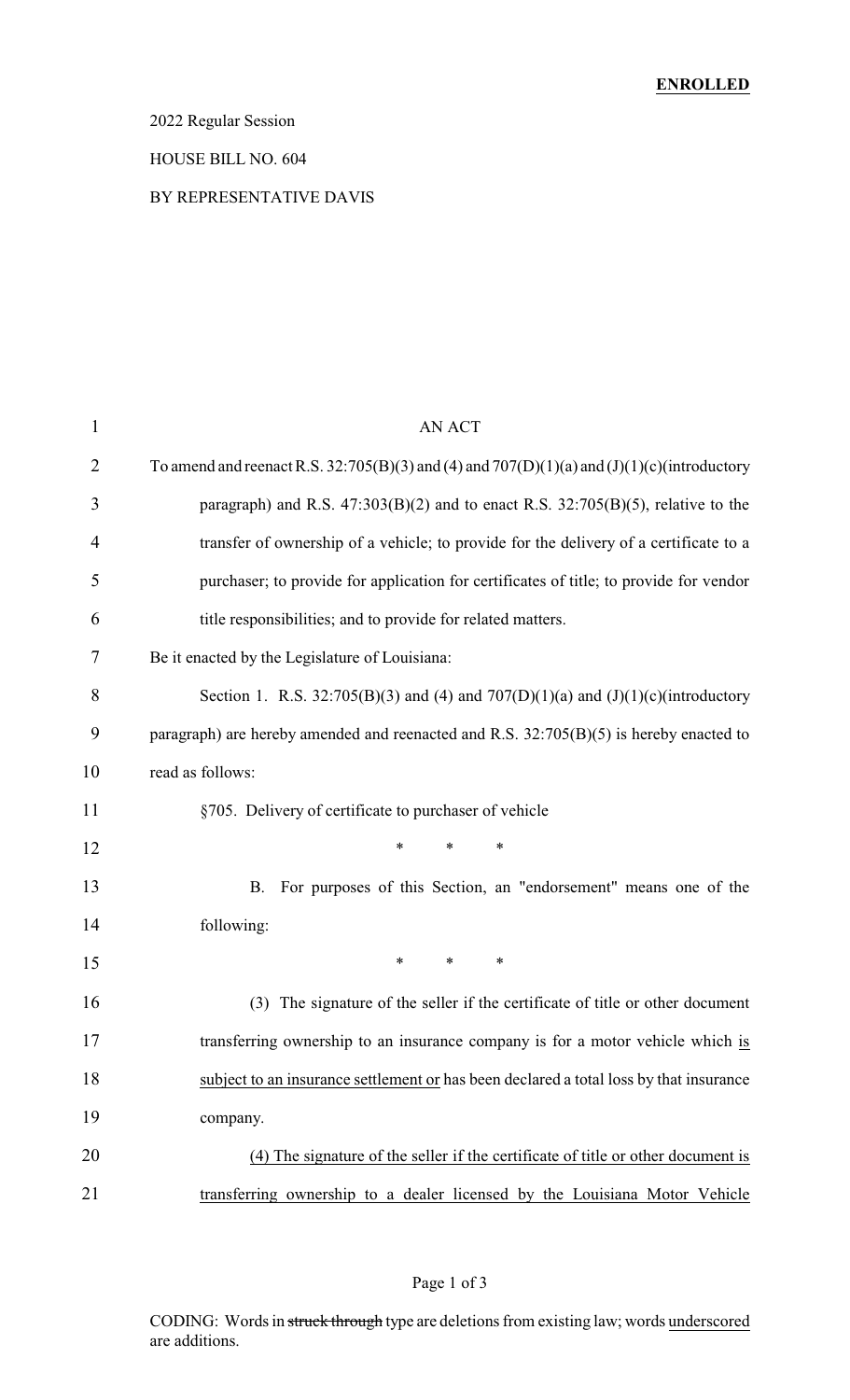|                | HB NO. 604<br><b>ENROLLED</b>                                                                       |
|----------------|-----------------------------------------------------------------------------------------------------|
| $\mathbf{1}$   | Commission or Louisiana Used Motor Vehicle Commission, or when transferring                         |
| $\overline{2}$ | ownership from a licensed dealer to a purchaser.                                                    |
| 3              | $\left(\frac{4}{5}\right)$ The signature of the seller in the presence of an authorized officer, as |
| 4              | defined in R.S. $32:702(17)(2)$ , who shall verify the identity of the seller and who               |
| 5              | shall subscribe his name as a witness thereon, when the seller is transferring                      |
| 6              | ownership to a purchaser who is granting a security interest in the vehicle to the                  |
| 7              | federally insured financial institution that is making a secured loan to the purchaser.             |
| 8              | *<br>*<br>∗                                                                                         |
| 9              | §707. Application for certificates of title; exception; salvage title; antique vehicles;            |
| 10             | reconstructed title                                                                                 |
| 11             | ∗<br>*<br>∗                                                                                         |
| 12             | D(1)                                                                                                |
| 13             | *<br>*<br>∗                                                                                         |
| 14             | (a) A proper bill of sale, or sworn statement of ownership, or a duly certified                     |
| 15             | copy thereof, or such other evidence of ownership as the commissioner may in his                    |
| 16             | discretion require; or                                                                              |
| 17             | *<br>∗<br>∗                                                                                         |
| 18             | J(1)                                                                                                |
| 19             | ∗<br>∗<br>∗                                                                                         |
| 20             | (c) A sworm statement in the form prescribed by the Department of Public                            |
| 21             | Safety and Corrections, office of motor vehicles, which states that:                                |
| 22             | ∗<br>∗<br>$\ast$                                                                                    |
| 23             | Section 2. R.S. $47:303(B)(2)$ is hereby amended and reenacted to read as follows:                  |
| 24             | §303. Collection                                                                                    |
| 25             | ∗<br>∗<br>∗                                                                                         |
| 26             | <b>B.</b>                                                                                           |
| 27             | ∗<br>∗<br>∗                                                                                         |
| 28             | (2) Every vendor of such a vehicle shall furnish to the purchaser at the time                       |
| 29             | of sale a notarized statement showing the serial number, motor number, type, year,                  |
| 30             | and model of the vehicle sold, the total sales price, any allowance for and a                       |

# Page 2 of 3

CODING: Words in struck through type are deletions from existing law; words underscored are additions.